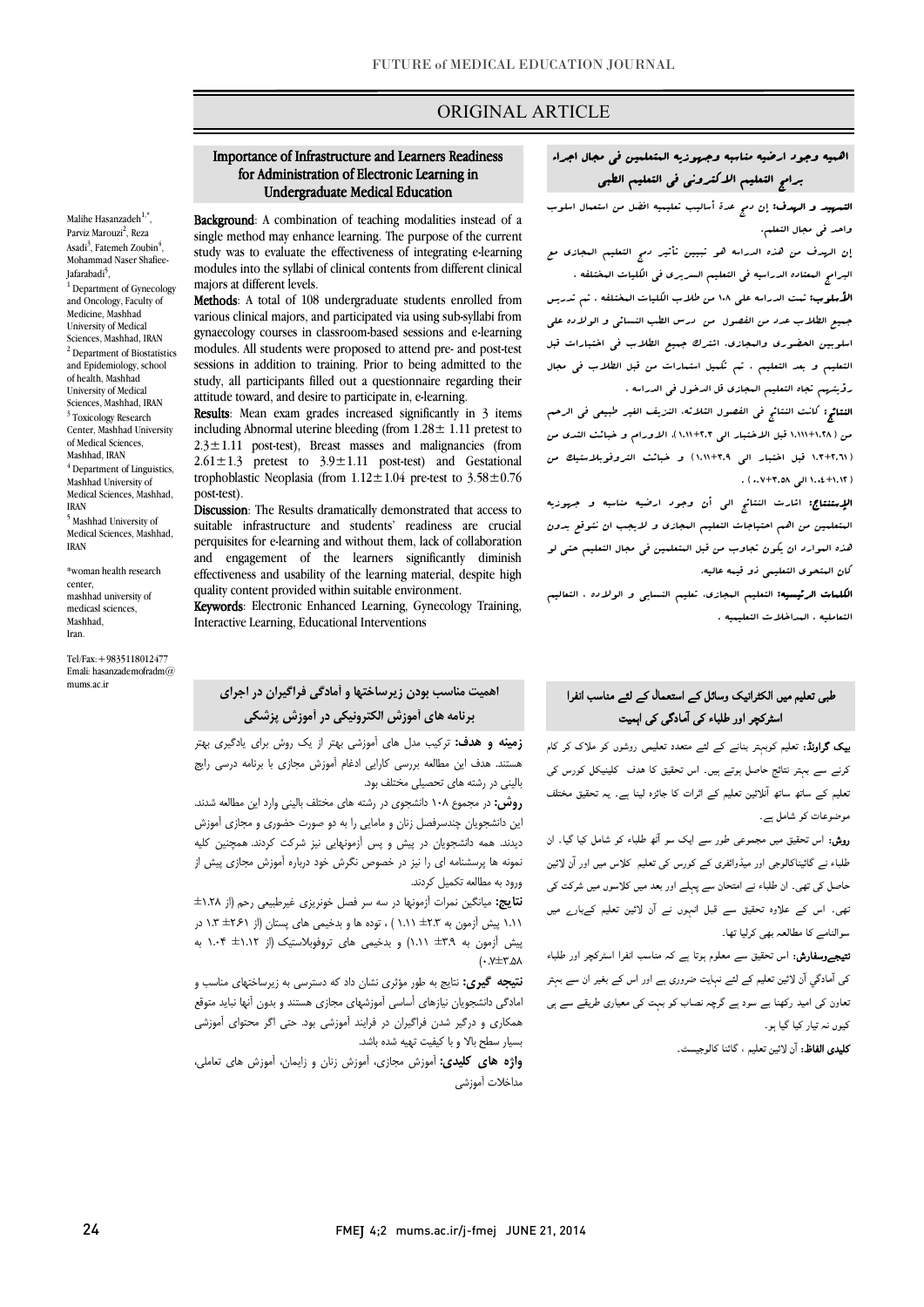## INTRODUCTION

Conceptual knowledge is a big part of the syllabi received by medical and paramedical students almost everywhere. However, the greater part of such material is taught in the classroom, away from a clinical setting. The achievement of learning objectives in both undergraduate and postgraduate medical education can be obtained by a combination of modalities, including electronic learning. In order for the teaching and acquisition of this content to be effective, it should be integrated with clinical activities. Integrating teaching clinical course material into a clinical setting is not easy, and risks distracting from service delivery and being enough of a practical challenge for tutors and students (1, 2). Aside from these issues, clinical teachers are always busy and complain about the need to attend class as their reason for repetitive content, particularly in developing countries that academic clinicians are likely to visit a large number of patients daily in university clinics, as well as, attending to other academic affairs (3, 4).

In 2006, Mashhad University of Medical Sciences (hereafter "the University") installed an open-source, web-based learning content management software (LCMS) for student courses (5, 6). Meanwhile, some research projects had to assess the usability and applicability of this new modality of education and see if it produced better learning.

In order to address the lack of time and capacity to deliver clinical teaching "on the go," we developed an integrated elearning course on gynaecology for asynchronous learning through self-directed training for undergraduate medical trainees. Its feasibility was trialled by students from different majors, including medicine and bachelor and master of midwifery, in a before-and-after study. To assess the applicability of equivalent content between the traditional lecture mode and e-learning, we determined the effect of teaching sub-syllabi of basic concepts of a gynaecology course on a participant's knowledge, using two modes of elearning and lectures by a single instructor.

## **METHODS**

From May to September 2010, we conducted a controlled trial to compare the clinically integrated e-learning gynaecology course to a lecture-based course, and three

 groups of students who studied different majors enrolled. This trial was undertaken in three teaching groups by a single instructor. The participants in the trial were second year medical students (externs) and master and part of the trial. After obtaining approval from the University, which granted us permission to undertake the trial and funded it, the study was conducted in the University's hospital. bachelor midwifery students. All trainees consented to be

 questionnaire about e-learning and their attitude about online courses. All students in the current study enrolled into two phases of teaching methods: in Phase 1 they received two sessions of standard classroom-based standand breast masses and malignancies (control intervention), and in Phase 2 all former students received five e-learning modules with equivalent content concerning ovary malignancies and molar pregnancies (experimental group, As soon as consent was obtained, all participants filled out a alone teaching in a course on abnormal uterine bleeding see Table 1).

The development of the electronic contents of the course was previously performed by the same tutor recording a narration of her lectures and combined with PowerPoint slides, using trial version 6 of the Camtasia Studio software, LCMS under Sharable Content Object Reference Model (SCORM) standards developed from Atutor (6, 7). The course plan, learning objectives, and material contents, including PowerPoint presentation slides, were presented this study were assessed by the tutor according to student scores in previous course rotations; it was determined that the conceptual knowledge of students about the content was approximately at the same level, which was Freidman test. which after preparation was uploaded to the University's online and in the classroom. The seven sub-syllabi used in confirmed by an analysis of means of pre-test scores, using a

 At the beginning and end of each online or classroom syllabus, students were asked to reply five multiple choice questions (MCQ) related to the session's content. Questions traditional phase, the teaching was delivered by the lecturer over two sessions, consisting of one hour for each topic, followed by a question-and-answer period. on pre- and post-assessments were different. For the

| of current study            |                                     |                                                       |                                                       |
|-----------------------------|-------------------------------------|-------------------------------------------------------|-------------------------------------------------------|
| <b>Modality of training</b> | Title of sub-syllabus               | <b>Number of participants</b><br>in pre- test $(\% )$ | <b>Number of participants</b><br>in post-test $(\% )$ |
| Lecture                     | Abnormal uterine bleeding           | 106                                                   | 90                                                    |
|                             | Breast masses and malignancies      | 57                                                    | 55                                                    |
| e-Learning                  | Germ Cell tumors                    | 79                                                    | 105                                                   |
|                             | Stromal ovarian Tumors              | 56                                                    | 52                                                    |
|                             | Epithelial ovarian tumors           | 40                                                    | 40                                                    |
|                             | Molar pregnancies                   | 40                                                    | 40                                                    |
|                             | Gestational trophoblastic Neoplasia | 40                                                    | 39                                                    |
|                             |                                     |                                                       |                                                       |

 $\overline{a}$ Table 1. Frequency of attendance of participants in training and pre and post assessment of seven syllabuses of current study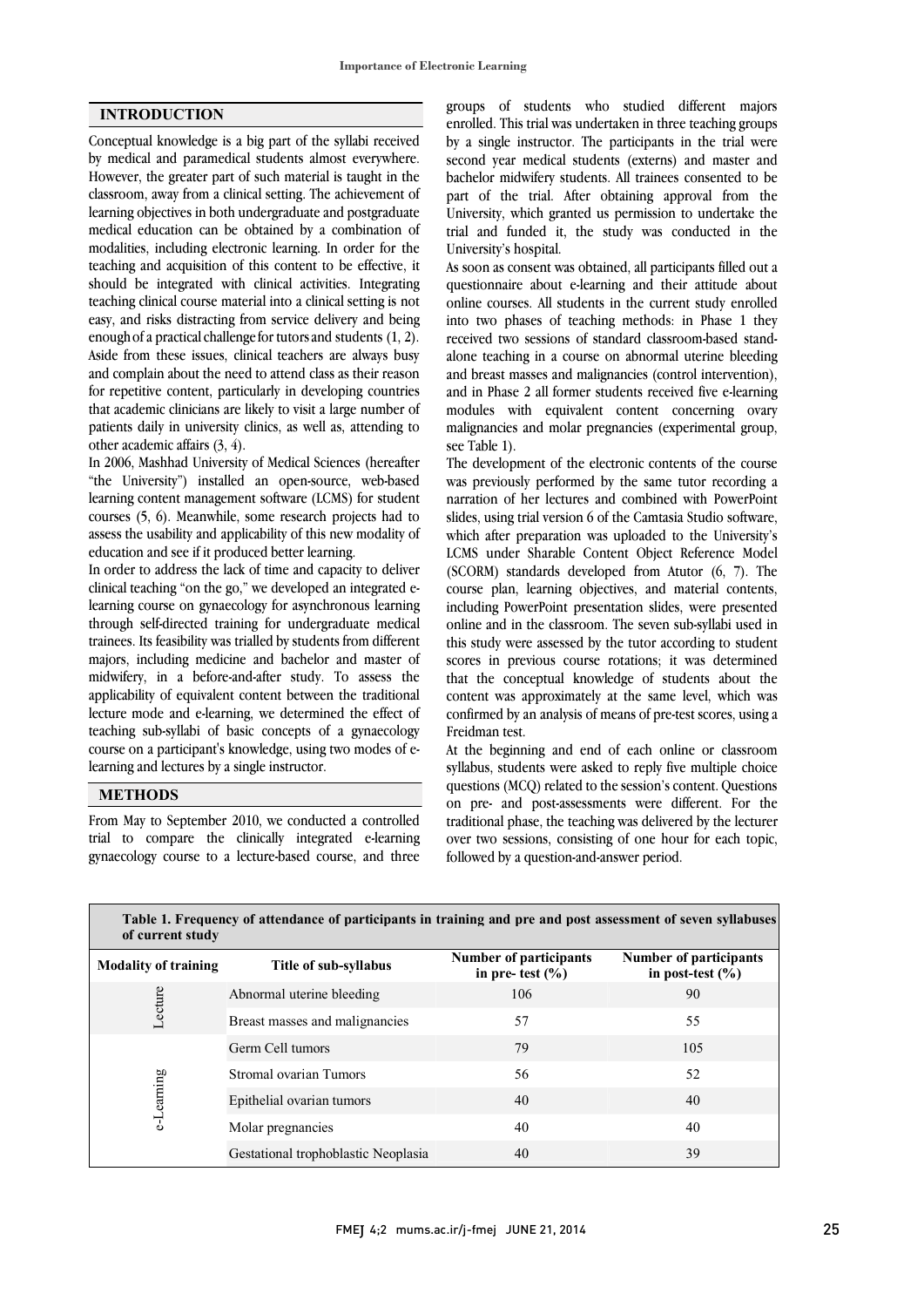Meanwhile, unlimited access to the e-learning materials via a University LCMS websitewas granted for a period of four weeks (8). Each participant was given a login username and password, and their activities were momitored on a weekly<br>basis to ensure compliance with the trial protocol. The logged activities including visits to web pages, the visit duration for each page, and answering pre-and post-session assessments. To facilitate the download of multimedia slides for those with lower connection speeds, the resolution kilobytes per second) was used for the production of the multimedia content, done in a SWF format. For each PowerPoint slide, a separate multimedia file was created to based on the learning objectives for each module, in the tree order of the electronic module. Students in the e- learning phase could use navigation buttons to move forward or backward. Participants also could use the hierarchy tree in the side menu to jump between content. enabling the user to pause and replay the material. password, and their activities were monitored on a weekly (800x600 pixels) and moderate-to-low audio quality (8-16 reduce waiting time, and the files were regularly arranged The media control buttons were active for flash files,

 Online assessment questions were chosen from a question repository prepared for each section, and were randomly offered to the students; however, during post-test beginning each course, students filled in a questionnaire about electronic learning, and their aspirations for participating in the study were evaluated and recorded. assessments, the content was inaccessible. Prior to

### Data Collection

 All participants answered MCQs to assess course knowledge before accessing the e-learning materials, prior to the start of the teaching sessions. After completing each online module, the participants answered MCQs relevant to that module. The MCQs were parallel to the learning objectives the e-learning phase, students in the lecture sections were asked to answer MCQs about the related lectures, both before and after the lectures. The participants who did not pre- or post-test quizzes were excluded from the study. of the modules, in order to assure content validity. As with fully complete the course content or did not answer the

#### Analysis

 Responses to the pre- and post-test MCQs were scored, and comparisons between the e-learning and the standalone groups restricted only to those participants who fully answered both pre- and post-test MCQs for all seven assessments. were made. Missing data were not imputed and analyses were

 For data analysis, the Social Package for Statistics Software (SPSS) Version 11.5 was used. A comparison of mean grades for pre- and post-course quizzes measured the variation between pre- and post-course grades; the grades were the normality of measurements revealed no normal distribution, nonparametric tests were used for these measurements. The differences in mean scores for pre- and post-course assessments were determined by a Friedman quizzes was presented in a box plot diagram and interpreted. measured one by one and compared. As the assessment of test, and the degree of variation in pre- and post-course

> j  $\overline{a}$

#### **RESULTS**

 trainees—93 (86.1%) female and 15 (13.9%) male, with a mean age of  $23.36 \pm 2.59$  years—completed the questionnaire about electronic learning and participated in several teaching sessions. This was the first time using an e- learning integrated course for the majority of participants MCQs on the e-learning (intervention) modules and on the standard classroom teaching (control) sessions for seven sessions, with various subject headings for a gynaecology study, 50 (47.3%) participants did not fully complete the assessments and were excluded from the trial (Table 2). The reasons for not completing the assessments included not having access to a computer, being volunteer learners, and being unfamiliar with electronic learning. A total of 58 (53.7%) students fully completed the course assessments and returned all seven pre- and post-course assessments for both phases, and their grades were entered into the data Out of a total of 108 undergraduate and postgraduate (90, 83.3%). The students replied to pre- and post-course course (two lecture and five e-learning sessions). During the having a lack of commitment to cooperate with researchers, analysis.

 Mean exam grades for pre- and post-course tests from e- learning sessions were 1.2 and 2.3 out of a possible 5 for the AUB session)  $(P<0.001)$  and 2.6 and 3.9 for the breast mumps session  $(P=0.031)$ , respectively. Mean exam grades were 1.05 and 4.1 out of a possible 5 for the Germ cell malignancies session ( $P=0.46$ ), 0.82 and 3.5 for the Stromal tumours session ( $P=0.158$ ), 1.6 and 4.4 for the epithelial cell tumours session  $(P=0.854)$ , 2.7 and 4.9 for for the Gestational trophoblastic neoplasia session (P<0.001), respectively. Post- course assessment scores for pre- and post-course tests for five e-learning sessions the molar pregnancies session ( $P=0.207$ ), and 1.1 and 3.5

| Table 2. Expressed desire of students of different majors for e-learning |                                 |      |        |             |       |  |  |
|--------------------------------------------------------------------------|---------------------------------|------|--------|-------------|-------|--|--|
| Major                                                                    | Eager to have e-learning course |      |        |             |       |  |  |
|                                                                          | Very much                       | Much | Little | Very little | Total |  |  |
| Bachelor of midwifery                                                    |                                 |      | 25     | 8           | 39    |  |  |
| Master of midwifery                                                      | $\theta$                        |      | 6      | $\Omega$    | 8     |  |  |
| medicine                                                                 | Q                               | 24   | 15     |             | 51    |  |  |
| Total                                                                    | 10                              | 31   | 46     |             | 98    |  |  |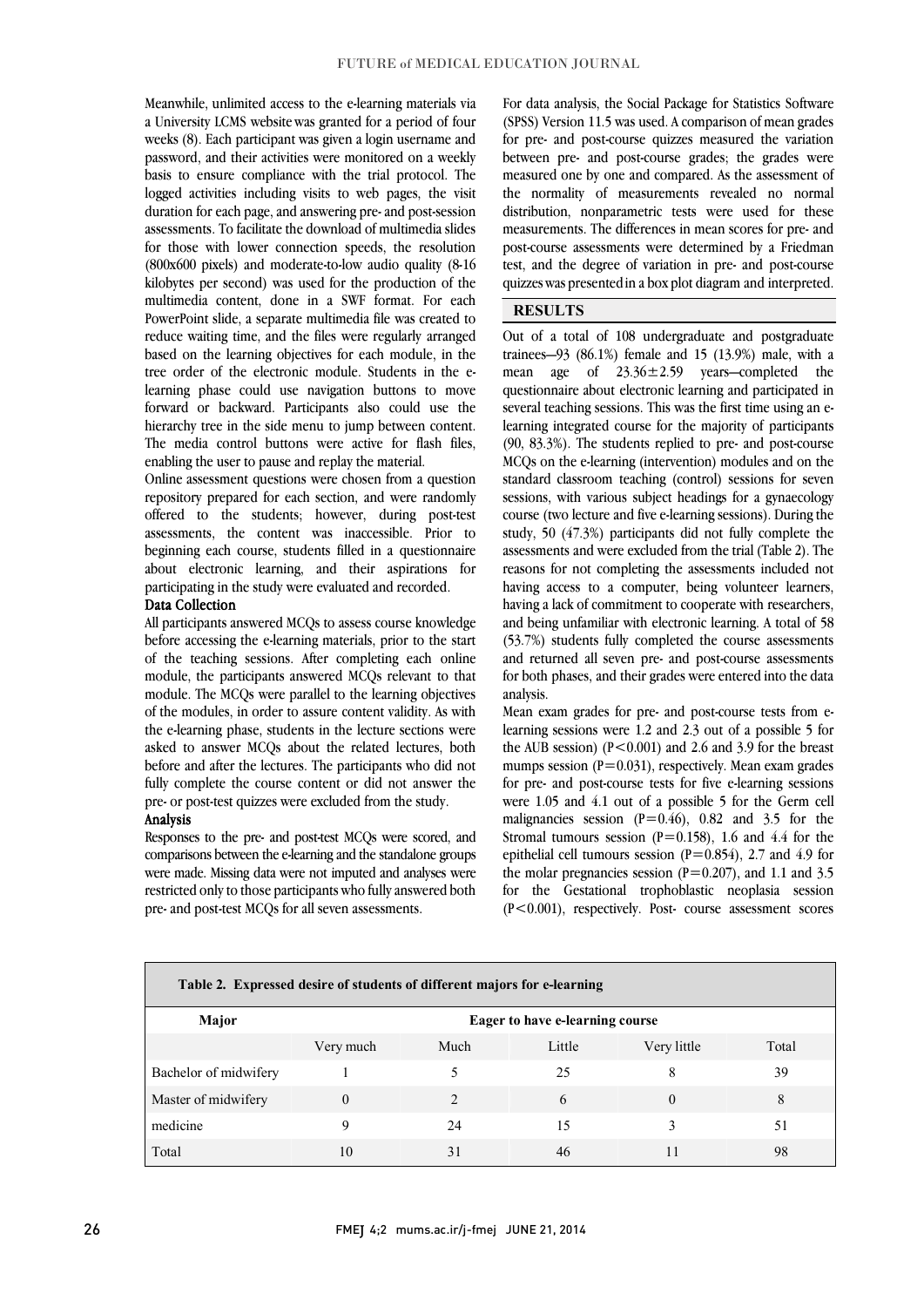| Table 3. Mean scores of pre and post tests and mean of variation |                                    |                              |                                                   |  |  |  |  |
|------------------------------------------------------------------|------------------------------------|------------------------------|---------------------------------------------------|--|--|--|--|
|                                                                  | <b>Pre test score</b><br>Mean (SD) | Post test score<br>Mean (SD) | Mean of variation in pre<br>and Post tests scores |  |  |  |  |
| Abnormal uterine bleeding                                        | 1.28(1.11)                         | 2.3(1.11)                    | 2.17                                              |  |  |  |  |
| Breast masses and malignancies                                   | 2.61(1.3)                          | 3.9(1.11)                    | 2.72                                              |  |  |  |  |
| Germ Cell tumors                                                 | 1.05(1.27)                         | 4.1(1.19)                    | 5.12                                              |  |  |  |  |
| Stromal ovarian Tumors                                           | 0.82(0.87)                         | 3.5(0.99)                    | 4.97                                              |  |  |  |  |
| Epithelial ovarian tumors                                        | 1.62(0.89)                         | 4.45(0.71)                   | 4.71                                              |  |  |  |  |
| Molar pregnancies                                                | 2.75(1.29)                         | 4.92(0.26)                   | 3.99                                              |  |  |  |  |
| Gestational trophoblastic Neoplasia                              | 1.12(1.04)                         | 3.58(0.76)                   | 4.33                                              |  |  |  |  |

were improved for both groups compared to baseline scores (Table 3); in some sub-syllabi there was significant difference between the mean pre- and post-course test scores.

About 50 students from majors, except for medical students, did not fully participate in the pre- and postcourse quizzes, and their scores were subsequently excluded from the study. The frequency of attendance for students from the different majors in the pre- and postassessment periods is demonstrated in Table 1. Of the 108 students who filled out the questionnaire on electronic learning, an evaluation of items including their overall intention to use, and desire for, electronic learning demonstrated a significant difference between majors and intentions to utilise electronic learning: medical students and bachelors and masters of midwifery had 1, 0, and 9 express very high; 5, 2, and 24 for somewhat interested; 25, 6, and 15 for somewhat uninterested; and 8, 0, and 3 had very little desire to utilise electronic learning, respectively  $(P< 0.001, X^2 = 26.4)$ .

## DISCUSSION

The current study demonstrated that learners' readiness is more than important in case of new modalities of education. In this study knowledge improved significantly for some participants that remained until the end but that it was not possible to measured for others; generally speaking, however, both trainees who completed the course and the tutor(s) who taught the course found the elearning course to be acceptable if initially had been agreed or ready for it. Otherwise, those who claimed it is not suitable failed to continue the learning process and lead to high rate of drop-out.

The baseline and post-course scores were generally the same for both groups, and both methods of teaching have been to some extent effective in increasing conceptual knowledge; this finding is parallel to other studies (3). Students, who finished the course, achieved similar scores for overall knowledge gain after both the e-learning and lecture phases. This raises the opportunity of delivering some elements of curriculum through e-learning to some major disciplines, replacing the traditional lecture-based

 method without legitimate concern of knowledge loss, when the initial evaluation showed learners' readiness for this new modality of learning. This approach will decrease flexibility of learners in clinical settings and increases the collaboration rate of appropriately selected learners. So any concerns in learners should be understood and controlled before commencing new method of education (1). education expenses and increase the feasibility and

 based teaching of medical content compared to standard lecture-based approaches in developing countries, and while our study is confirmed by findings from similar studies in developed countries, one major flag is raised. Our from previous studies and enrolled participants from different majors (4, 9-12). In Iran, according to national higher-education regulations, high school graduates are intended to participate in a nation-wide comprehensive from a large group of government-run, tuition-free universities. Additionally, regarding social interests and income, medicine is of the most requested and welcomed majors for natural science students. Due to the highly restricted positions in medicine, the most talented students are able to achieve acceptable ranks in the discipline: students accepted into medical schools will be, after seven continuous years of study, granted an MD degree. families higher up the socioeconomic ladder that have better access to computers and internet and, more so than students from other majors in the study, were familiar with information technology and the internet. Few studies have examined the effectiveness of computertrial merits concern, as we implemented a modified design exam and, according to overall rankings, can select majors competitive nature of this exam, and considering the Accordingly, many of these students are selected from

 to enrol the same number of participants from different majors; unfortunately, students from majors other than medicine were uncooperative and were excluded from the e-learning, and there were a significant relationship between majors and overall intentions to pursue e-learning  $(P<0.001, x^2=26.4, \text{ see Table 2}).$  This notion was reinforced by low or decreased commitments to attend pre-As mentioned above, one of the strategies of the study was trial. However, this notion is parallel to their attitudes about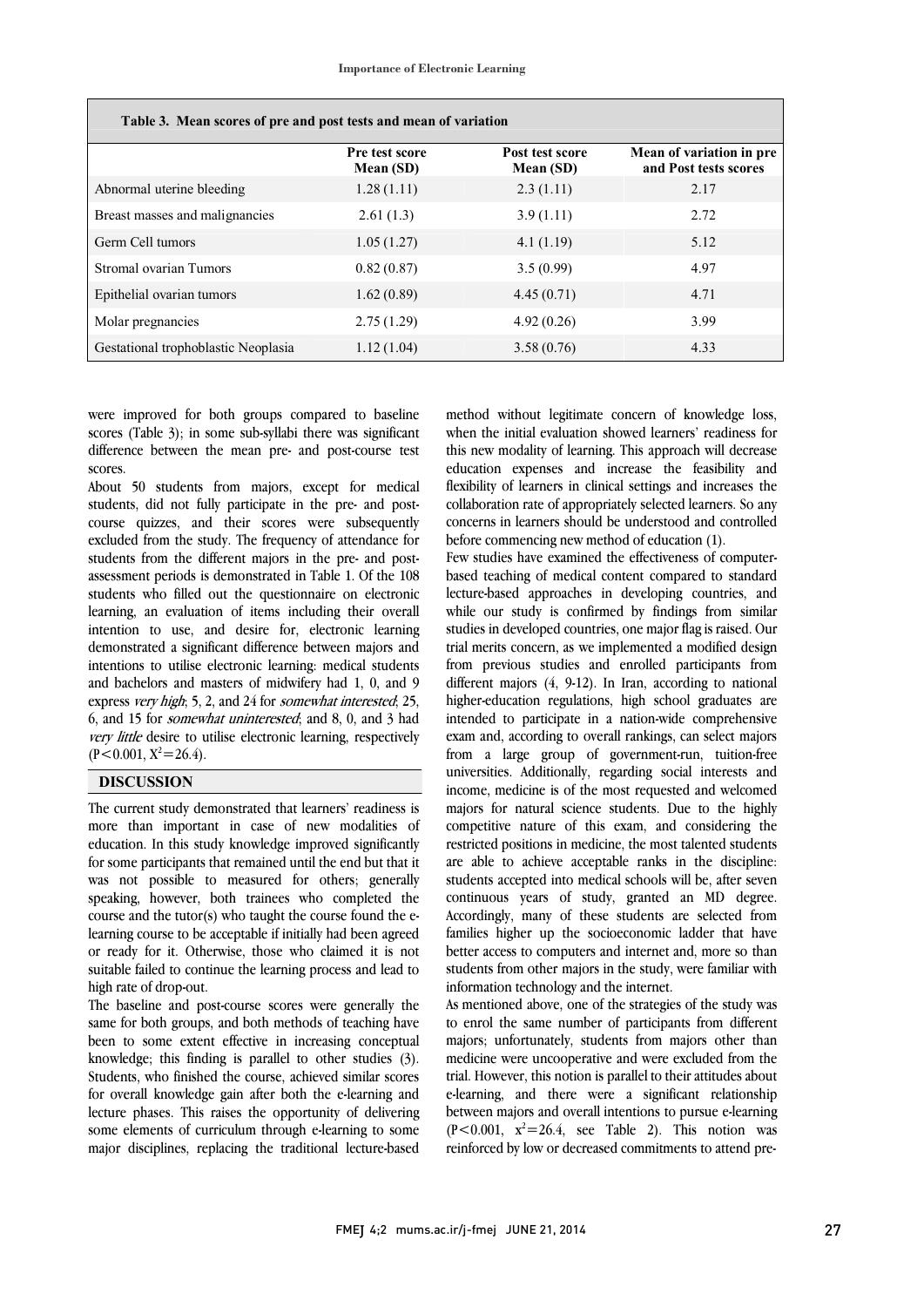and post-course quizzes, confirming the necessity of readiness for students using novel learning methods, prior to installation and implementation (13). The data presented in Table 1 reveal the degree of disagreement expressed by their attendance for pre- and post-course quizzes. students from excluded majors, in clear accordance with

 This is a particular concern with current educational research. Additionally, the enrolment of the same participants in both phases and inability to blind selection of educational research expressed by other studies (3). To cover this limitation, another researcher not aware of which sub-syllabi have been enrolled online or lecture-based was responsible to analyze and interprets recorded data. To knowledge and learning abilities, the same groups of learners enrolled in the study but, in order to overcome variations of content in different phases, first attempted topics selected from a single course (malignancies and scores for pre- and post-course quizzes for each sub-syllabus. It seems that just well-structured and managed e-learning classrooms are at least as effective as traditional lectures in developing and developed countries, particularly when knowledge gained via online sessions will be practiced in clinical settings, this method does raise some concerns about the effectiveness of the learning, it seems that its learning resources enable users to learn when and where they want, and for medical professionals working many different shifts, this approach is likely to provide them with better opportunities to learn whenever they are able (1,3). E-learning can play various roles in medical education, simulations, and hospital information systems with integrated learning materials and tele-consultation (15-19). Basic, simple electronic training programs are already participants and the teacher can cause concern in cover the difference returned by variations in baseline neoplasm of gynaecology), and, second, internally compared used in blended mode (14). Although conceptual flexibility and feasibility will cover this limitation (1). Eincluding virtual environments or patients, medical

 effective when designed appropriately and offered to users ready for this modality of learning. The current study clearly reveals that, when two groups of students present varied interests in electronic learning, this belief clearly has an and may even completely interrupt it. In conclusion, there was a significant difference in replies to the quizzes effect on their further participation in the learning process, between the two groups in the study.

 Subsequently, it seems that before instalment of any elearning course, attention to some issues is important:

 1.Learners' skills: The learners' ability to work with computer and internet and/or any other skills necessary for them to participate in the course. For example providing a course in non-native language to students' weak in it. Will decrease learning despite provision of a high quality learning content.

 2.Technological aspects: the used technology is very important, when this technology can not be supported or provided suitably, the effectiveness decrease, for example to students who don't have access to broadband internet, when the online large-size multimedia content is provided should not expect high collaboration rate.

 3.Learners learning styles: various kinds of interactions and instructional designs, and the context of the learning learners preferences and styles for learning and adopt the modalities of education based on this information (20). environments is available now, but it is important to know

 Besides, medical training in Iran is currently encountering presence of professionals in large cities; in restricted rural and smaller cities or deprived areas, it is imperative that the challenges of providing high-quality teaching syllabi for future health professionals in changing environments be met. The benefits of an e-learning approach to teaching challenges, as it can support a wide range of learning activities, which are readily accessible and can be tailorgreat challenges of employment, as well as an excess should be considered as a viable way to overcome these made to meet specific learning objectives.

#### **REFERENCES**

1. Choules AP. The use of elearning in medical education: A review of the current situation. Postgrad Med J 2007; 83(978): 212-16.

2. Andrews PV, Schwarz J, Helme RD. Students can learn medicine with computers: Evaluation of an interactive computer learning package in geriatric medicine. Med J Australia 1992; 157: 693–5. 3. Hadley J, Kulier R, Zamora J, Coppus SF, Weinbrenner S. Effectiveness of an elearning course in evidence-based medicine for foundation (internship) training. J R Soc Med 2010; 103(7): 288-94. 4. Adanu R, Adu-Sarkodie Y, Opare-Sem O, Nkyekyer K, Donkor P, Lawson A, et al. Electronic learning and open educational resources in the health sciences in Ghana. Ghana Med J 2010; 44(4): 159-62.

 5. Assadi R, Mirkhani A. Atutor software an open source learning software. International journal on new trends in education and their implications 2011; 2(1):<br>15.20 and medical education: Experience of using  $15-20.6$ 

 $\overline{a}$  $\overline{\phantom{0}}$ 

 6. Atutor official website. [cited 2011]. Available from: URL; http://www.Atutor.ca.

 Software. [cited 2011]. Available from: URL; http://www.techsmith.com/download/ 7. TechSmith Camtasia Screen Recorder camtasia<br>8 Mas

 8. Mashhad University of Medical Sciences virtual learning environment. [cited 2011]. Available from: URL; http://lms.mums.ac.ir<br>9. Al-Shehri AM.

 9. Al-Shehri AM. E-learning in Saudi Arabia: To E or not to E, that is the question. J Fam Commun Med 2010; 17(3): 147-50.

 10. Walsh K, Rutherford A, Richardson J. practice as a result of their learning? Educ E-learning: Are learners improving their Prim Care 2011; 22(1): 40-2.

 $\overline{a}$ 

 Henten DM, Sittig JS, Russel IM, Ten Cate OT. Successful e-learning program on the detection of child abuse in emergency Arch Dis Child 2011; 96(4): 330-4. 11. Smeekens AE, Broekhuijsen-van departments: A randomized controlled trial.

 12. Diessl S, Verburg FA, Hoernlein A, Evaluation of an internet-based e-learning module to introduce nuclear medicine to medical students: A feasibility study. Nucl Schumann M, Luster M, Reiners C, et al. Med Commun 2010; 31(12): 1063-7.

 13. Eslaminejad T, Masood M, Ngah NA. Assessment of instructors' readiness for implementing e-learning in continuing